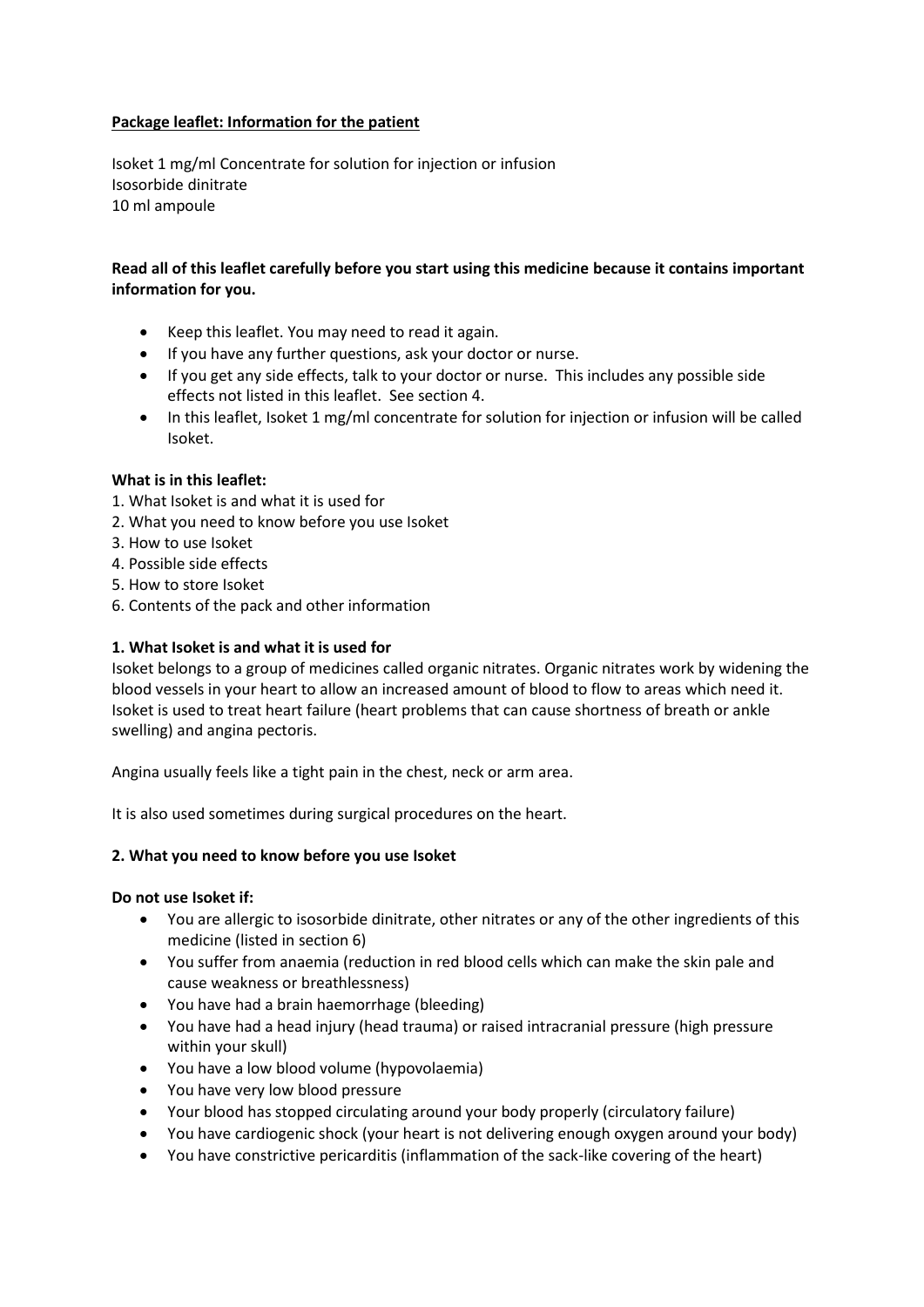- You have cardiac tamponade or hypertrophic obstructive cardiomyopathy (conditions which affect the ability of your heart to function as a pump)
- You have aortic or mitral valve stenosis (narrowing of the heart valves)
- You have an eye disease called glaucoma
- You take sildenafil ("Viagra") or any other phosphodiesterase inhibitor.
- You take products that contain riociguat a medicine used in treating pulmonary hypertension.

## **Warnings and precautions**

# **Talk to your doctor or nurse before using Isoket if:**

- You have hypothyroidism (an underactive thyroid gland which can cause tiredness or weight gain)
- You are malnourished (severely underfed)
- You have liver or kidney disease
- You suffer from hypothermia (a very low body temperature)
- You have other heart problems or a family history of heart problems
- You suffer from orthostatic syndrome, (where you may have a rapid heart rate and lightheadedness on standing)
- You have an abnormally low level of oxygen in the blood and impaired gas exchanged due to lung disease or ischaemic heart disease

### **Other medicines and Isoket**

**• Do not take Isoket with phosphodiesterase inhibitors such as sildenafil ("Viagra"), tadalafil, vardenafil used for impotence . Using Isoket with these medicines could cause your blood pressure to fall to a dangerously low level.**

**• Do not take Isoket with products that contain riociguat.**

### **Tell your doctor or nurse if you are taking, have recently taken or might take any other medicines.**

- Medicines to lower your blood pressure. They could increase the effect of Isoket and lower your blood pressure too much.
- Monoamine oxidase inhibitors (used to treat depression)
- Tricyclic antidepressants (used to treat depression) and neuroleptics (used to treat anxiety). These may also increase the effect of Isoket.
- Dihydroergotamine (used to treat migraine). This could increase your blood pressure too much.
- Sapropterin used to phenylketonuria (PKU)
- Any other medicine, including medicines obtained without a prescription.

### **Isoket with alcohol**

Do not drink alcohol. It could increase the effect of Isoket and lower your blood pressure too much. If this happens, you may feel dizzy or faint.

### **Pregnancy and breast-feeding**

If you are pregnant or breast-feeding, think you may be pregnant or are planning to have a baby, ask your doctor or nurse for advice before using this medicine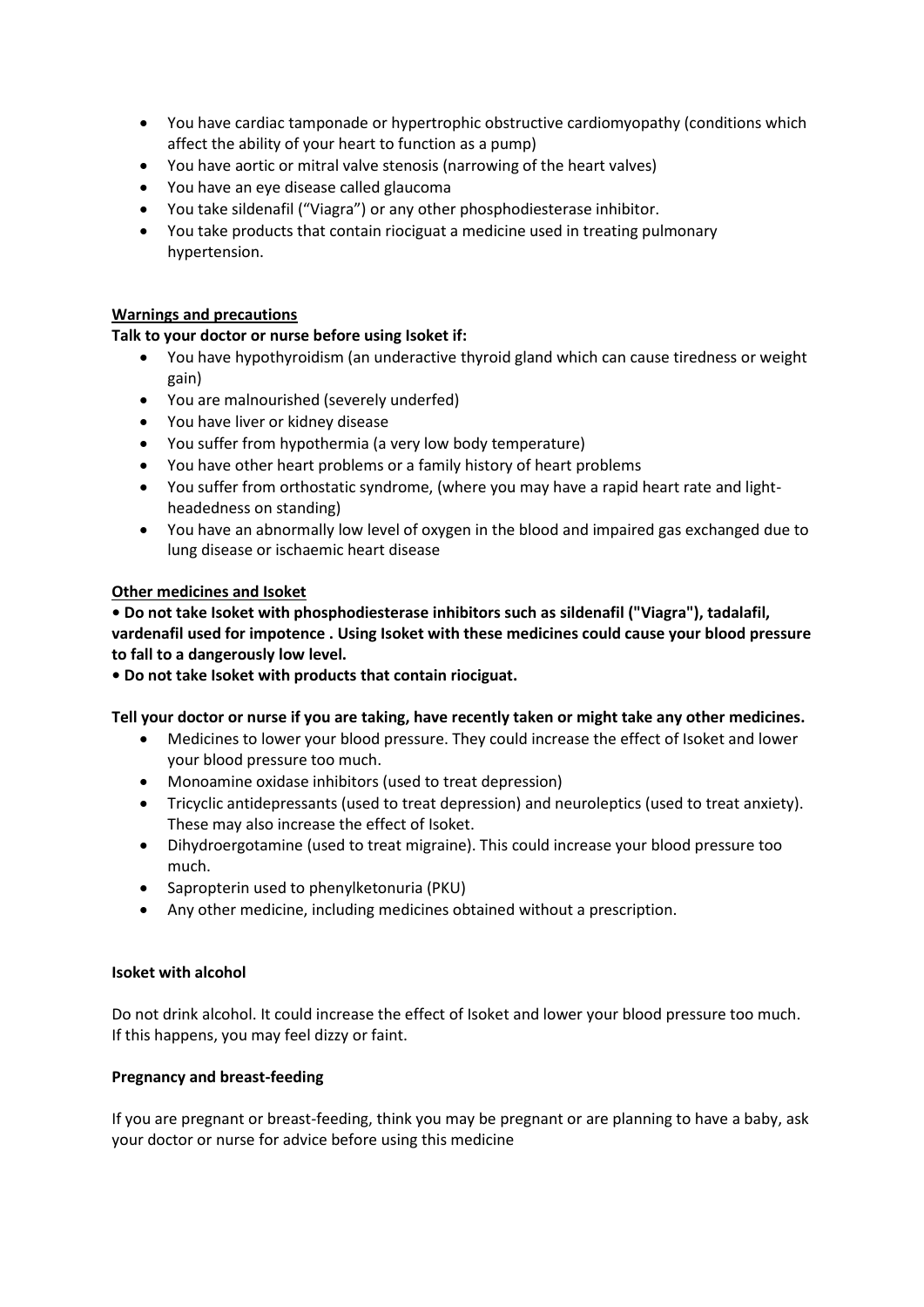## **Driving and using machines**

Isoket may give you a headache, or make you feel dizzy or tired. If this happens to you, do not drive or operate machinery.

## **Isoket contains sodium**

Isoket 1 mg/ml contains 3.54 mg/ml of sodium and may not be suitable for people on a controlled sodium diet. Tell your doctor or nurse before taking Isoket if this applies to you.

# **3. How to use Isoket**

# **Important:**

# **Your doctor will choose the dose that is right for you. If you have any questions ask your doctor.**

Isoket is a concentrate for intravenous infusion (injected into a vein) and intracoronary injection (injected directly into the artery serving the heart).

Isoket is a concentrate and must be diluted before use. Your doctor or nurse will dilute Isoket with either saline (salt water) or glucose solution before it is given to you.

# **Adults**

- When this medicine is given intravenously (injected into a vein), the usual dose will be between 2 mg and 12 mg per hour, although sometimes as much as 20 mg per hour is necessary.
- When used during surgical procedures on the heart the usual dose is 1 mg injected directly into the heart. Further doses may be given if your doctor thinks it necessary

As this medicine is used in hospital, your heart beat (pulse) and blood pressure will be carefully monitored whilst you are being given Isoket. This is to make sure that your medicine is working properly and that the dose you are taking is right for you.

# **Use in children**

This medicine is not suitable for children.

### **If you think you have been given too much Isoket**

As this medicine will be given to you by a doctor or nurse, it is unlikely that you will be given too much or too little.

An overdose of Isoket may cause your blood pressure to be too low resulting in paleness, sweating, weak pulse, fast heartbeat, light-headedness on standing, headache, weakness, dizziness, feeling sick, being sick and diarrhoea. If you have any concerns about this tell your doctor or nurse.

If you have any further questions on the use of this medicine, ask your doctor or nurse.

# **4. Possible side effects**

Like all medicines this medicine can cause side effects, although not everybody gets them. **Stop taking this medicine and seek immediate medical help if you have any of the following symptoms:**

- Swelling of the face or throat, causing difficulty in breathing or wheezing
- Fainting or collapse
- Swelling or blistering of the skin, mouth, eyes and genitals (Stevens-Johnson syndrome)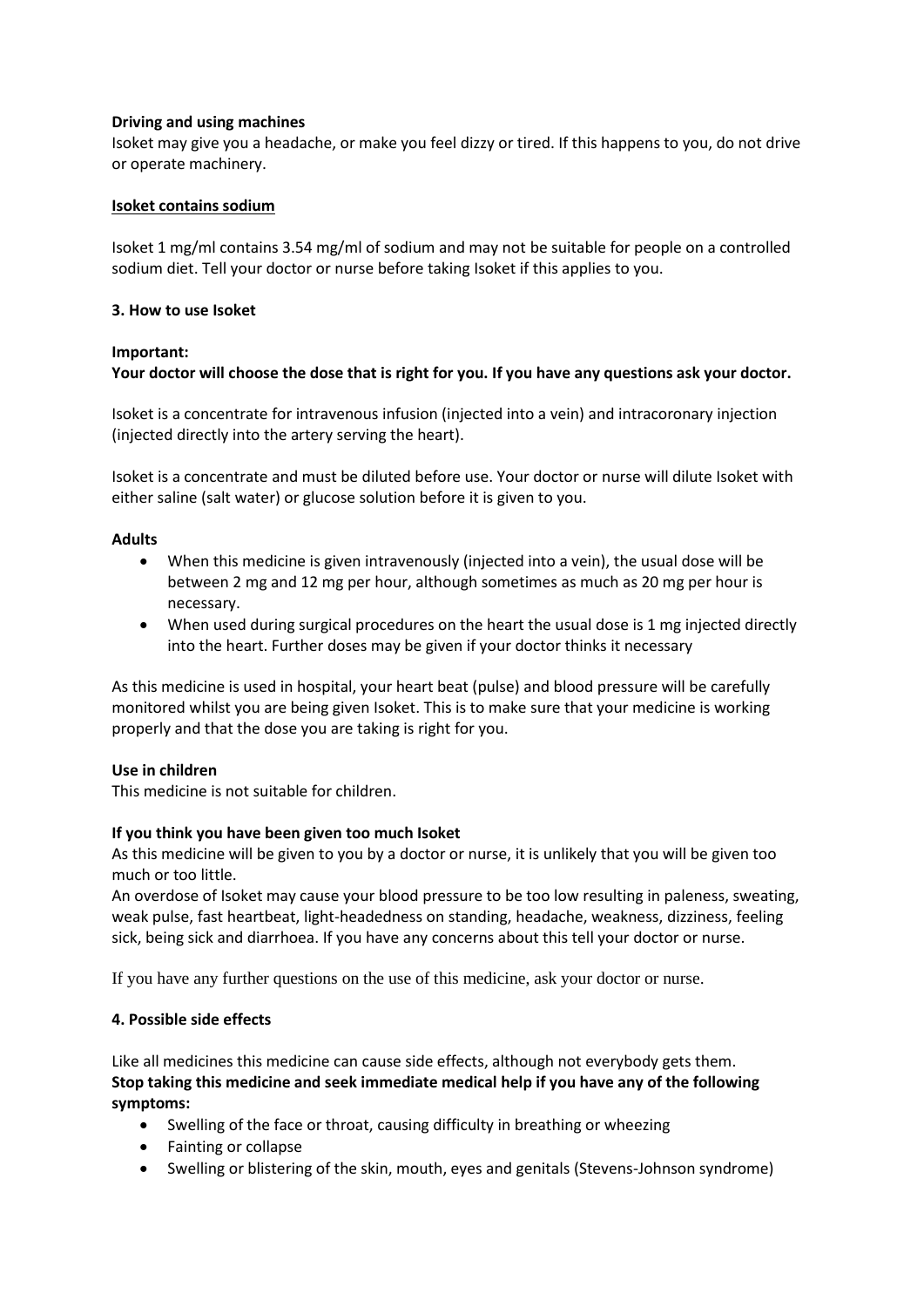# **Speak to your doctor or nurse if you have any of the following symptoms:**

## **Very common (may affect more than 1 in 10 people)**

headache

# **Common (may affect up to 1 in 10 people)**

- dizziness
- **•** drowsiness
- have a faster heart beat (tachycardia)
- weakness
- **•** light-headedness on standing

### **Uncommon (may affect up to 1 in 100 people)**

- feeling sick
- vomiting
- symptoms of angina (chest pain) may be increased
- a reduced blood flow to the brain and heart, causing you to feel faint or dizzy
- skin rash or flushing

### **Very rare (may affect up to 1 in 10,000 people)**

• heartburn

### **Not known (frequency cannot be estimated from the available data)**

• red or scaly skin (exfoliative dermatitis)

### **Reporting of side effects**

If you get any side effects, talk to your doctor or nurse. This includes any possible side effects not listed in this leaflet. You can also report side effects directly via:

### **Ireland**

HPRA Pharmacovigilance Website: www.hpra.ie

### **United Kingdom**

Yellow Card Scheme Website[: www.mhra.gov.uk/yellowcard](http://www.mhra.gov.uk/yellowcard) or search for MHRA Yellow Card in the Google Play or Apple App Store

By reporting side effects you can help provide more information on the safety of this medicine.

### **5. How to store Isoket**

Keep this medicine out of the sight and reach of children.

Do not use this medicine after the expiry date which is stated on the carton. The expiry date refers to the last day of that month.

This medicine does not require any special storage conditions when it is unopened.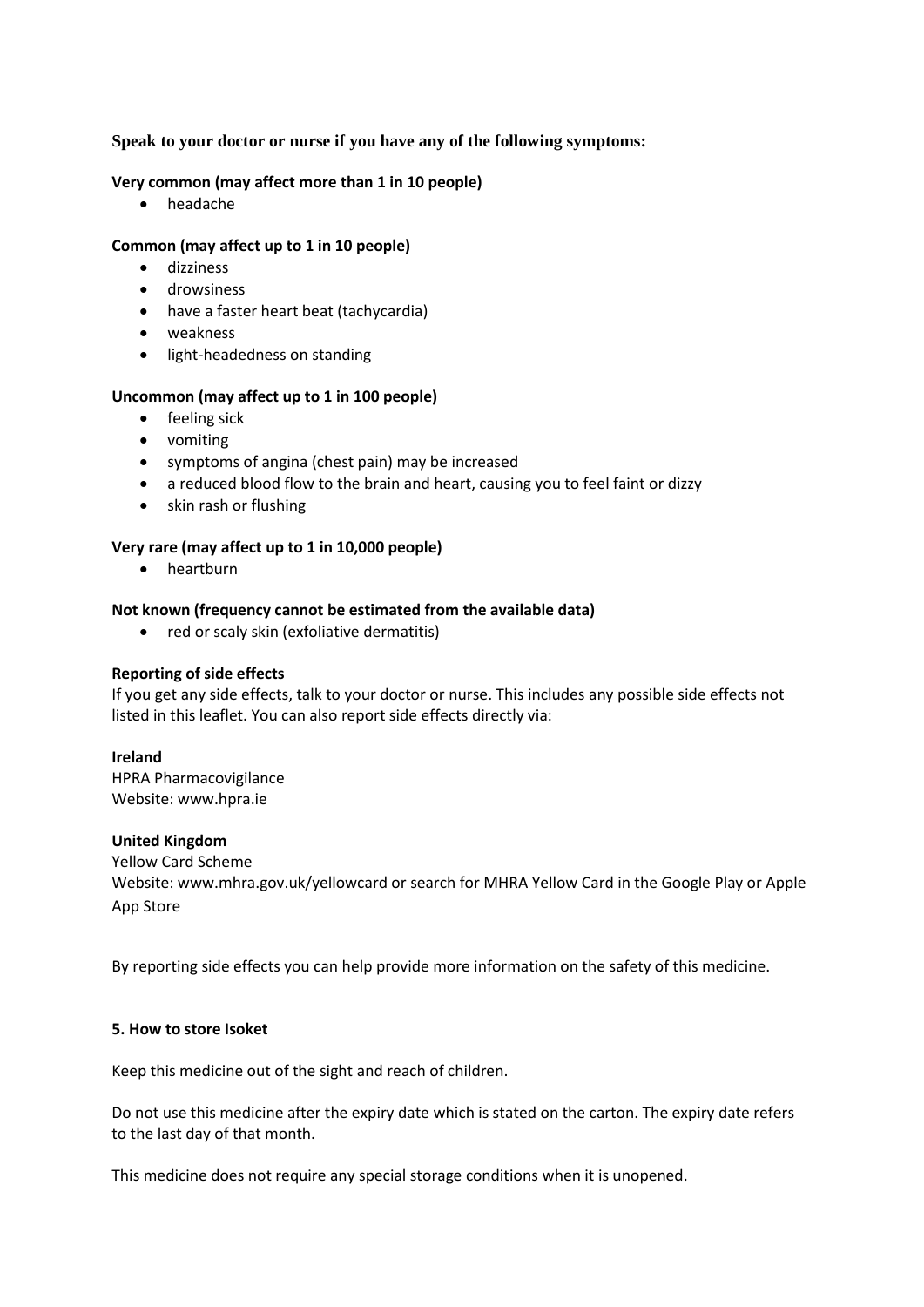Once opened the product should be used immediately.

Do not throw away any medicines via wastewater or household waste. Ask your nurse how to throw away medicines you no longer use. These measures will help protect the environment.

## **6. Contents of the pack and other information**

### **What Isoket contains**

The active substance is isosorbide dinitrate. Isoket 1 mg/ml contains 1 mg of isosorbide dinitrate in each ml of solution.

The other ingredients are sodium chloride, water for injections and hydrochloric acid and sodium hydroxide for pH adjustment.

### **What Isoket looks like and contents of the pack**

Isoket is a concentrate for solution for infusion and injection. It is a clear solution.

In Ireland

Isoket 1 mg/ml comes in 10 ml glass ampoules and 50 ml glass bottles. Each ampoule contains 10 mg of isosorbide dinitrate in 10 ml of solution. Each bottle contains 50 mg of isosorbide dinitrate in 50 ml of solution.

In the UK

Isoket 1 mg/ml comes in 10 ml glass ampoules and 50 ml & 100 ml glass bottles. Each ampoule contains 10 mg of isosorbide dinitrate in 10 ml of solution. The bottles contain either 50 mg of isosorbide dinitrate in 50 ml of solution or 100 mg isosorbide dinitrate in 100 ml of solution. Not all pack sizes may be marketed.

### **Marketing Authorisation Holder**

#### **Ireland**

Merus Labs Luxco II S.à.R.L. 26-28, rue Edward Steichen L-2540 Luxembourg

### **United Kingdom**

Norgine Pharmaceuticals Limited Norgine House, Widewater place, Moorhall Road, Harefield, Middlesex, UB9 6NS, UK

### **Manufacturer**

Aesica Pharmaceuticals GmbH, Alfred-Nobel-Straße 10, 40789 Monheim, Germany

**This leaflet was last revised in January 2022**

**If this leaflet is difficult to see or read or you would like it in a different format, please contact: Ireland: Merus Labs Luxco II S.à.R.L. 26-28, rue Edward Steichen L-2540 Luxembourg United Kingdom: Norgine Pharmaceuticals Limited, Norgine House, Widewater place, Moorhall Road, Harefield, Middlesex, UB9 6NS, UK.**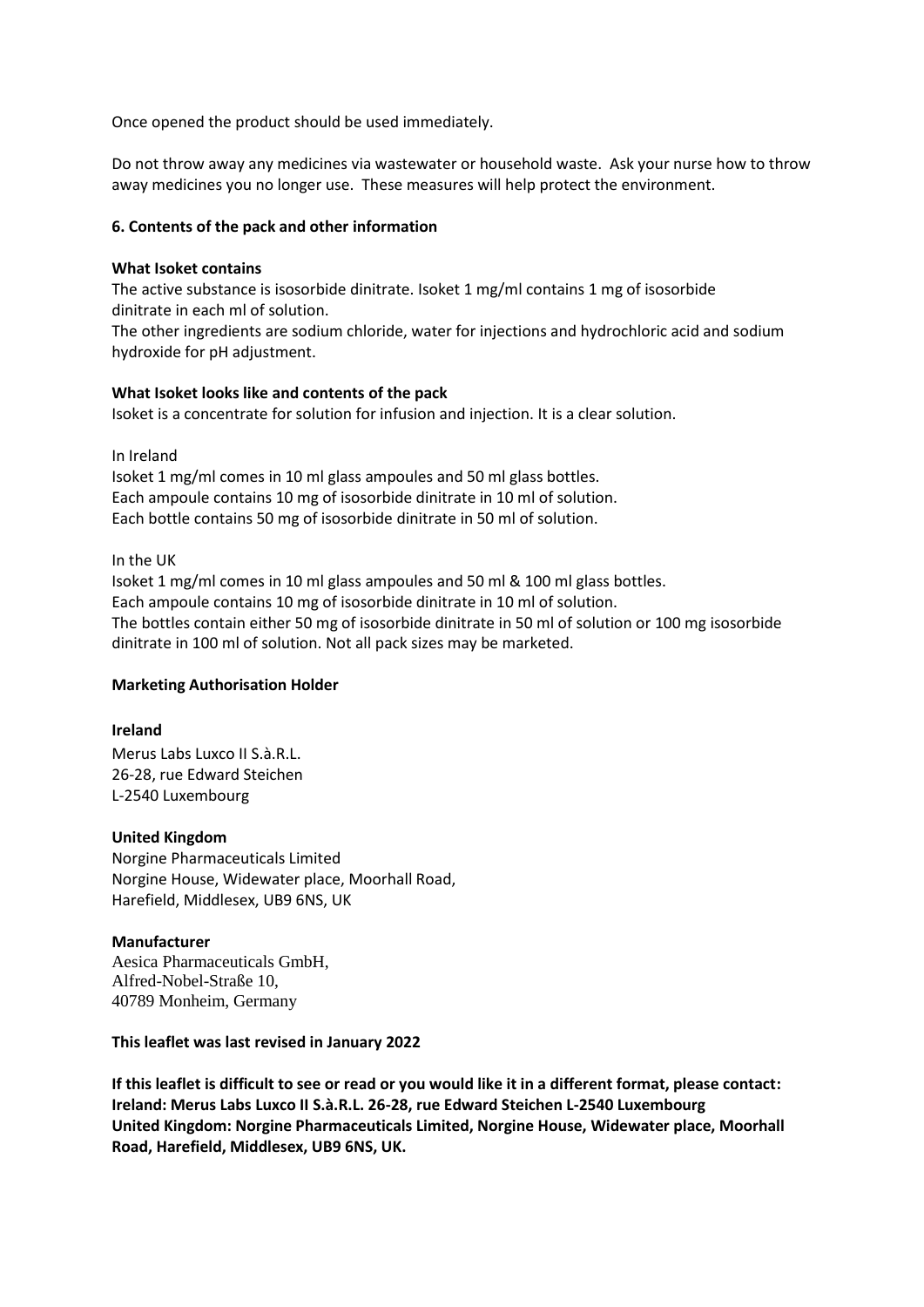### **Isoket 1mg/ml concentrate for solution for injection or infusion**

**Isosorbide dinitrate 10 ml ampoule**

#### **The following information is intended for medical or healthcare professionals only.**

It supplements the information provided above in section 3

#### **Posology and Method of Administration**

#### **Adults, including the elderly population**

#### **Intravenous route**

A dose of between 2 mg and 12 mg per hour is usually satisfactory. However, dosages up to 20 mg per hour administered should be adjusted to the patient response.

#### **Intra-coronary route**

The usual dose is 1 mg given as a bolus injection prior to balloon inflation. Further doses maybe given not exceeding 5 mg within a 30 minute period.

#### **Paediatric population**

The safety and efficacy of Isoket has not yet been established in children.

#### **Method of administration:**

Isoket is a concentrated solution and must be diluted prior use. The diluted solution should never be injected directly in the form of a bolus except via the intracoronary route prior to balloon inflation.

A dilution of 50% is advocated for intracoronary administration.

Isoket can be administered as an intravenous admixture with a suitable vehicle, see below. Prepared Isoket admixtures should be given by intravenous infusion or with the aid of a syringe pump incorporating a glass or rigid plastic syringe. During administration the patient's blood pressure and pulse should be closely monitored.

Admixtures are stable for approximately 24 hours at room temperature in the recommended containers.

Open ampoules or bottles should be used immediately and any unused drug discarded.

#### **Incompatabilities**

Isoket contains isosorbide dinitrate in isotonic solution and is compatible with commonly employed infusion fluids, such as sodium chloride solution, glucose solution, Ringer's solution and solutions containing albumin. No incompatibilities have so far been demonstrated.

Isoket is compatible with glass infusion bottles and infusion packs made from polyethylene. Isoket may be infused slowly using a syringe pump with glass or plastic syringe. The use of PVC giving sets and containers should be avoided since significant losses of the active ingredient by adsorption can occur.